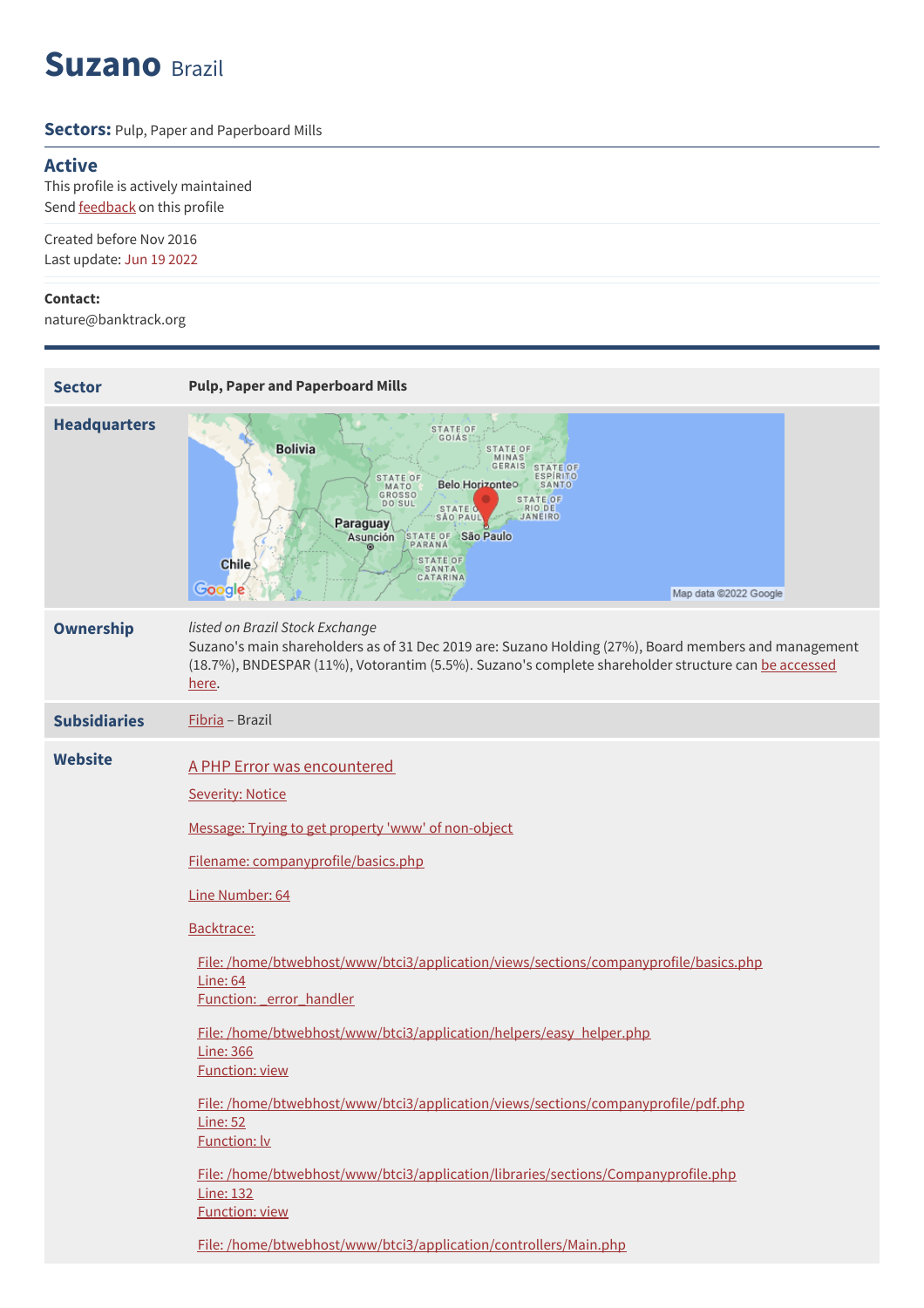| <b>Line: 296</b><br><b>Function: content</b>                                                         |
|------------------------------------------------------------------------------------------------------|
| File: /home/btwebhost/www/btci3/index.php<br><b>Line: 315</b>                                        |
| Function: require_once                                                                               |
| http://">                                                                                            |
| A PHP Error was encountered                                                                          |
| <b>Severity: Notice</b>                                                                              |
| Message: Trying to get property 'www' of non-object                                                  |
| Filename: companyprofile/basics.php                                                                  |
| Line Number: 64                                                                                      |
| Backtrace:                                                                                           |
| File:/home/btwebhost/www/btci3/application/views/sections/companyprofile/basics.php<br>Line: 64      |
| Function: error handler                                                                              |
| File: /home/btwebhost/www/btci3/application/helpers/easy_helper.php<br><b>Line: 366</b>              |
| <b>Function: view</b>                                                                                |
| File:/home/btwebhost/www/btci3/application/views/sections/companyprofile/pdf.php                     |
| <b>Line: 52</b><br><b>Function: Iv</b>                                                               |
| File:/home/btwebhost/www/btci3/application/libraries/sections/Companyprofile.php<br><b>Line: 132</b> |
| <b>Function: view</b>                                                                                |
| File: /home/btwebhost/www/btci3/application/controllers/Main.php                                     |
| <b>Line: 296</b><br><b>Function: content</b>                                                         |
| File: /home/btwebhost/www/btci3/index.php                                                            |
| <b>Line: 315</b><br>Function: require_once                                                           |
| http://                                                                                              |

#### **About Suzano**

Suzano, based in São Paulo Brazil, is the world's largest pulp producer, since it merged with *[Fibria](https://www.banktrack.org/company/fibria)* in January 2019. It has a production capacity of 11 million tonnes of pulp per year. The company develops fibre plantations and it owns pulp mills, paper mills and energy plants, all located in Brazil. It also owns the biotechnology company Futura Gene, which apart from Brazil, has operations in Israel, the USA and China. As of early 2019, Suzano had a landbank of 2.3 million hectares, of which 1.3 million hectares contained plantations, and it owned 8,5 pulp mills.

#### **Latest developments**

**Open Letter Denouncing Suzano Papel e Celulose's [glyphosate-resistant](javascript:void(0)) Genetically Engineered (GE) Eucalyptus**

Jun 19 2022

**Suzano merges with Fibria to become world's biggest pulp [company](javascript:void(0))** Dec 1 2018

#### **Why this profile?**

Suzano is the world's largest pulp producer. It has 1.3 million hectares of eucalyptus plantations which inevitably cause impacts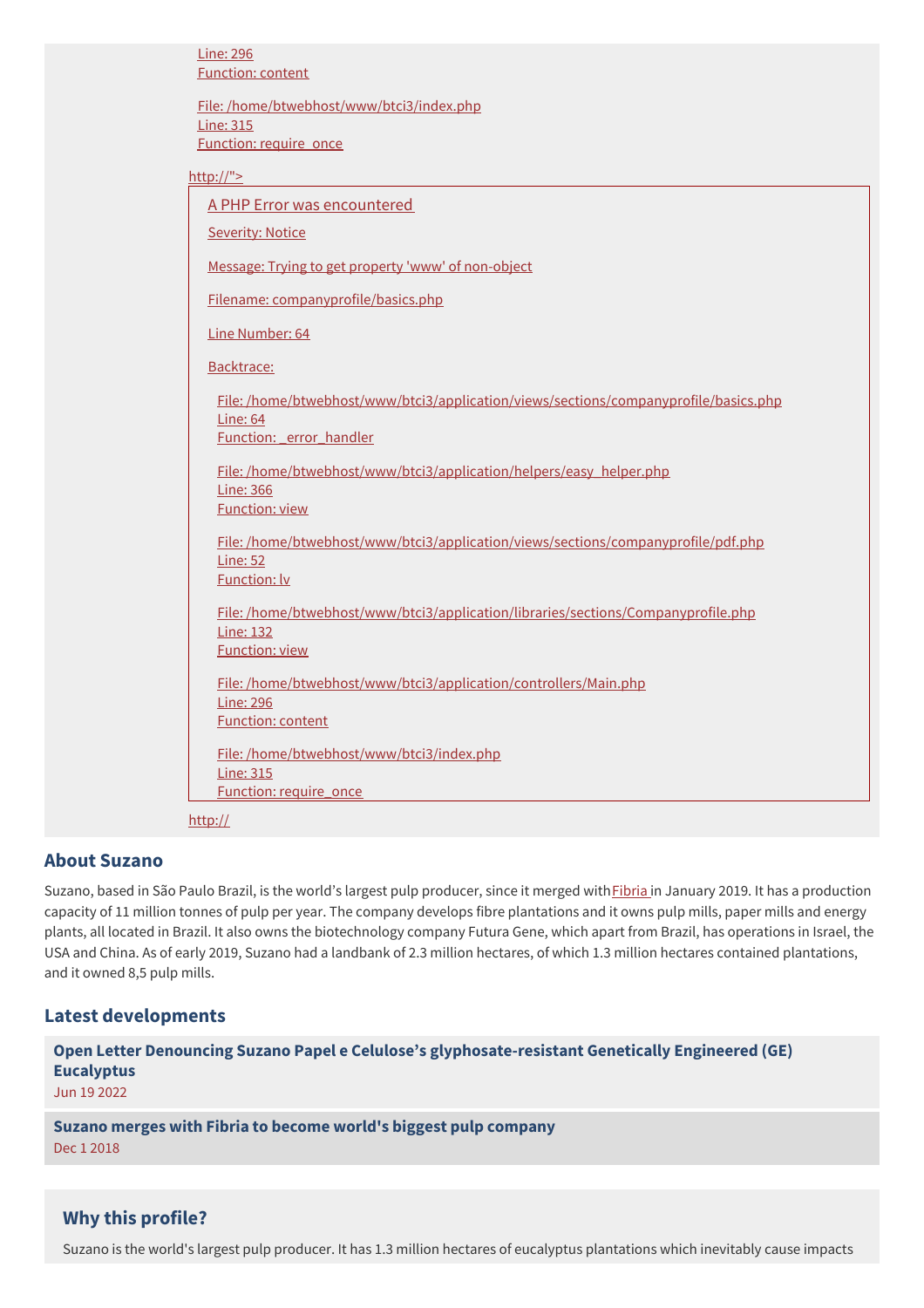such as the reduction of water availability, the increase in fire risks, the exhaustion of soils, the pollution of land and water by pesticides, the reduction of biodiversity and, indirectly, deforestation. The company is also involved in a history of land conflicts with traditional communities and it leads Brazil's research on transgenic eucalyptus trees. Financiers of Suzano should require the company to implement the highest social, environmental and governance standards.

## **Impacts**

### **Social and human rights impacts**

**Landconflicts** Suzano has a landbank of 2.3 million hectares, of which 1.3 million are tree plantations. The acquisition of this large landbank has led to several conflicts over land, mostly with indigenous, quilombola and (landless) rural workers communities. Some of the strongest land conflicts occur in the states of Espírito Santo and Bahia, where 3 of the company's mills are located. Another region of strong conflict is in the border region between Maranhão and Piauí, where Suzano has so far failed to implement a mill, but the expansion of the eucalyptus continues.

Conflicts around the **Aracruz** mill date back to 1967, when it displaced thousands of indigenous, quilombola and fisheries communities to establish large eucalyptus plantations. Today, only a fraction of the quilombola families still remain in their traditional territories, struggling to survive surrounded by the eucalyptus. Deprived of means of income, they are heavily criminalized for using the eucalyptus trees to produce charcoal. Trees they say are planted on their lands. Apart from the land conflicts, the quilombolas (afro-descendant communities) also suffer from lack of water and intoxication by pesticides. According to FASE, in the North of Espírito Santo, over 130 streams have dried up since the eucalyptus plantations were introduced in the region. And the [quilombolas](http://apublica.org/2015/10/especial-quilombolas/) say that the excessive use of pesticides has already killed several people, and has increased the cases of cancer and of blindness. There are also at least 6 eucalyptus farms that have been [occupied](https://seculodiario.com.br/public/jornal/materia/fazenda-em-posse-da-fibria-em-fundao-e-ocupada-pelo-mst) by the MST, which claims that these were actually established on public lands.

After years of land conflicts and occupations around the**Veracel** mill, which is a joint venture between Stora Enso and Fibria, the company made an agreement with 6 social movements and government bodies which involved the sale of 16,500ha to the government for the purpose of agrarian reform, and the creation of sustainable settlements. On the other hand, the movements committed to no more land occupations. But after the accord was signed new conflicts have arisen, both between the movements that signed the agreement, and that accuse Veracel of applying divide and rule tactics, but also due to the appearance of new social movements, which by 2015 had occupied another 5,700ha of land [claimed](http://www.veracel.com.br/en/wp-content/uploads/sites/2/2016/09/SustainabilityReport2015.pdf) by Veracel.

In the Region of the**Baixo Parnaíba**, in Maranhão, Suzano and its subsidiary Paineiras are involved in several land [conflicts](https://territorioslivresdobaixoparnaiba.blogspot.com). The company and related third parties are accused of evicting peasant families with customary rights from their land. One estimate holds that around 70% of Suzano's [plantations](http://biofuelwatch.org.uk/wp-content/uploads/eucalyptus-plantations-for-energy-online.pdf) in the region result from landgrabs. There are also land conflicts in the region of**Palmeirais**, in Piauí, where third parties are accused of terrorizing local [communities](https://news.mongabay.com/2018/10/cerrado-towns-terrorized-to-provide-toilet-paper-for-the-world-say-critics/) with the aim of obtaining their land to plant eucalyptus, to be sold to Suzano. In both cases, a run for land to plant eucalyptus was caused by Suzano's announcement that it would build a pellets mill in the first and a pulp mill in the second region. However, the trees have since matured but the mills were not built.

**Lack of Free, Prior and Informed Consent for the Imperatriz mill** The Environmental Impact Assessment for the mill in Imperatriz failed to identify three indigenous territories downstream from the mill, located directly on the Tocantins river, as affected communities, and thus they were not included in a process of obtaining Free, Prior and Informed consent. They will be directly impacted as they live on the river into the mill will discharge its effluents.

### **Environmental and climate impacts**

**Fibre sourcing** The establishment of large monocultures is very detrimental to biodiversity and the conservation of valuable biomes. Though Suzano's involvement in direct deforestation for the establishment of plantations is limited, apart from the Baixo Parnaíba and Piauí regions, the plantations do indirectly contribute to land use change and deforestation in other areas for competitive uses. Suzano claims it has a vast area of preserved forests, far more than the legally required. However, the company does not provide georeferenced maps of the areas it owns, leases or sources from. And though around 70% of its landbank is FSC [certified](https://info.fsc.org/certificate.php), FSC also does not disclose georeferenced maps of the plantations it certifies. This makes social control on compliance with both the law and the certification criteria impossible.

**Genetically Engineered Trees** In 2015 Suzano obtained permission from Brazil's Biosafety Commission to commercialize a transgenic variety of eucalyptus trees. The variety H421 has been engineered to grow faster. Despite the authorization, Suzano claims it is not yet using the genetically engineered eucalyptus trees on a commercial scale. Doing so could mean it would lose its FSC certificate, as this is forbidden by the Certification Scheme's Principles and Criteria. Suzano does not provide information about the location of its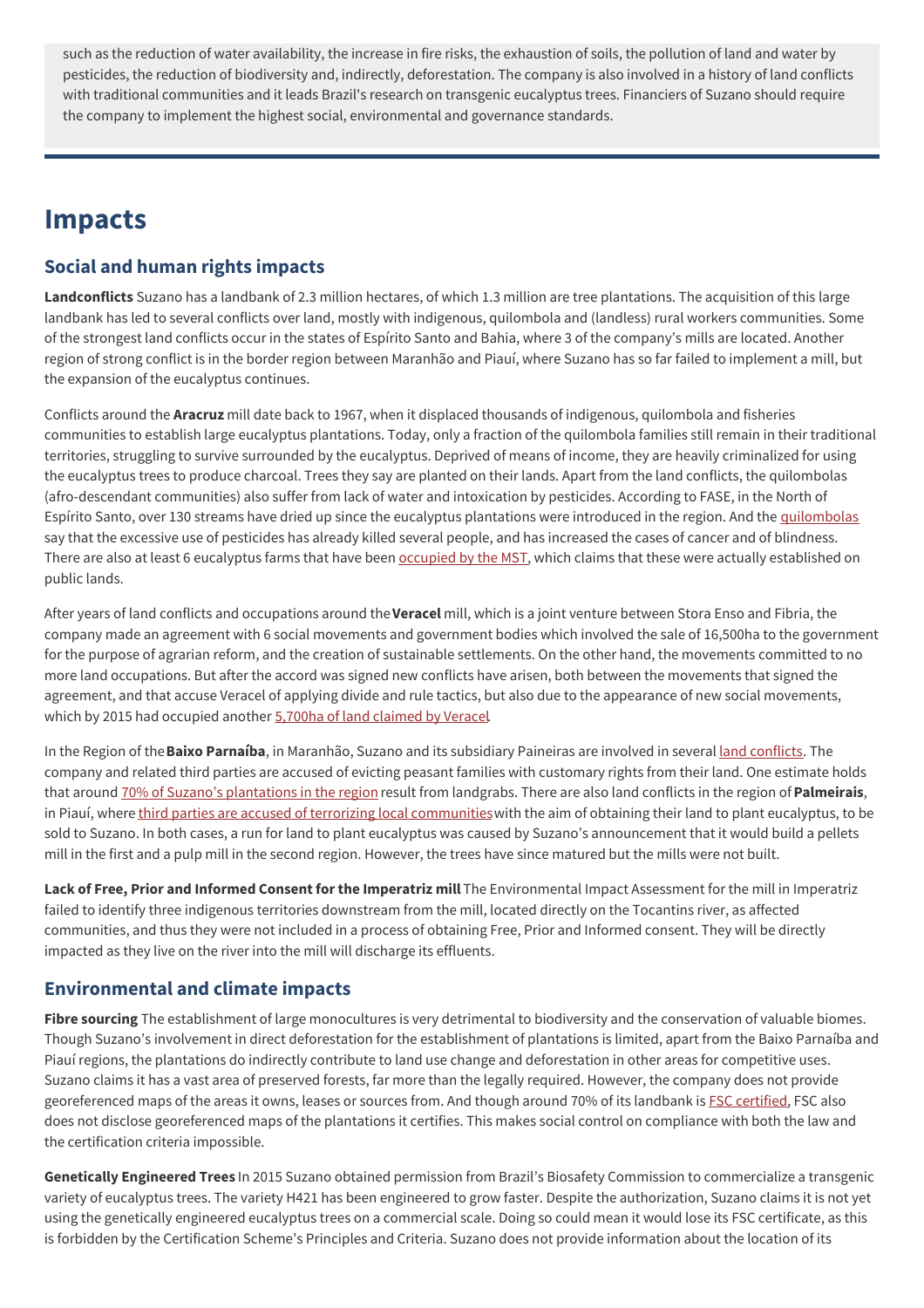experimental plots of transgenic trees.

**Impacts on water quality and availability** Fast growing **pulpwood plantations** use vast amounts of water and often impact the availability of water for other uses, such as subsistence farming, agriculture or even drinking water. Though the industry stresses the fact that the Eucalyptus tree uses water efficiently and that its water use is similar to that of other plants (282 g water/g dry biomass according to one [study](https://revistas.ufpr.br/floresta/article/view/2419/2021)), when compared to the use per biomass created, the problem with these trees is that they grow very fast, and thus when converted to water use per hectares, per year, it uses actually much more water than slow growing native vegetation.

The state of Espírito Santo is rapidly heading toward desertification. In just a few decades, the region has gone from being one of the last refuges for the seriously threatened Atlantic Forest, to having 36 percent of its territory officially considered susceptible to [desertification,](https://news.mongabay.com/2017/03/pressure-over-water-in-brazil-puts-pulp-industry-in-the-spotlight/) according to Brazil's Ministry of Environment.

Long term [research](https://www.hindawi.com/journals/ijfr/2013/852540/) in South Africa has shown that the fast growing and exotic Eucalyptus trees require, on average, 30 liters of water per day. When planted at a density of 400 trees/hectare, this means 12,000 l/ha/day. This may [cause](http://www2.camara.leg.br/atividade-legislativa/estudos-e-notas-tecnicas/publicacoes-da-consultoria-legislativa/arquivos-pdf/pdf/2004_12.pdf) water levels in nearby streams and wells, as well as the groundwater levels, to drop.

Apart from the direct use of water by the trees themselves, there is also the impact from water being taken from rivers for irrigation purposes, the reduced uptake of water by soils due to erosion and the destruction of rivers and streams when the land is being prepared for plantations. Complaints of water [scarcity](http://biofuelwatch.org.uk/wp-content/uploads/eucalyptus-plantations-for-energy-online.pdf) by communities that live nearby plantations are numerous, whether in the Baixo Parnaíba, in **[Espírito](http://apublica.org/2015/10/especial-quilombolas/) Santo or in Três [Lagoas](http://environmentalpaper.org/wp-content/uploads/2017/09/170314-Pulp-Mill-Expansion-in-Brazil-discussion-document.pdf)**.

Pulp mills also use vast amounts of water. The new and relatively efficient 1,5 mty mill in Imperatriz use[s168,000m3/day](http://www.suzano.com.br/portal/suzano-papel-e-celulose/suzano-papel-e-celulose.htm). In 2017, Suzano used 143 mln m3 of [water](http://www.suzano.com.br/relatoriodesustentabilidade2017/pdf/Relatorio_2017.pdf?v=6).

On top of the high water usage of the pulp industry, it also pollutes water ways, both due to the excessiveuse of [agrochemicals](http://biofuelwatch.org.uk/wp-content/uploads/eucalyptus-plantations-for-energy-online.pdf) and due to the discharge of polluted effluent in waterways. The effluent of Suzano's pulp mills contains among other things carcinogenic dioxins, as it uses chlorine in the bleaching process.

#### **Other impacts**

**Green Bonds** In 2016, Suzano emitted USD 500 mln worth of green bonds on the international market and another R\$ 1 bln worth on the national market. In addition, it emitted another USD 200 mln worth of Green Bonds in 2017. The proceeds of these bonds were mostly applied in plantation management. The assumption of these bonds is that the plantations have a positive impact as the work as CO2 sinks and thus contribute to mitigate climate change. However, most of these plantations will be transformed in short lived consumer products, which will release large part of their CO2 content back into the atmosphere after they have been disposed of. This undoes the initial positive effect of the plantations as carbon sinks. Apart from a possible contribution to mitigate climate change, plantations are not very "green". Monoculture plantations have a very low biodiversity, occupy vast areas of land, use large amounts of water and create very few jobs.

## **Governance**

#### **Applicable norms and standards**

| <b>Equator Principles</b>                                                                                  |
|------------------------------------------------------------------------------------------------------------|
| <b>FSC Principles and Criteria</b>                                                                         |
| ILO Guidelines for labour inspection in forestry                                                           |
| <b>ILO Safety and health in forestry work</b>                                                              |
| Land Use, Land-Use Change, and Forestry (LULUCF) Guidance for GHG Project Accounting                       |
| Social & Environmental Responsibility Policy of Brazilian financial institutions (CMN Resolution No. 4327) |
| <b>Soft Commodities Compact</b>                                                                            |
| <b>WWF Guidelines for Investment in Operations that Impact Forests</b>                                     |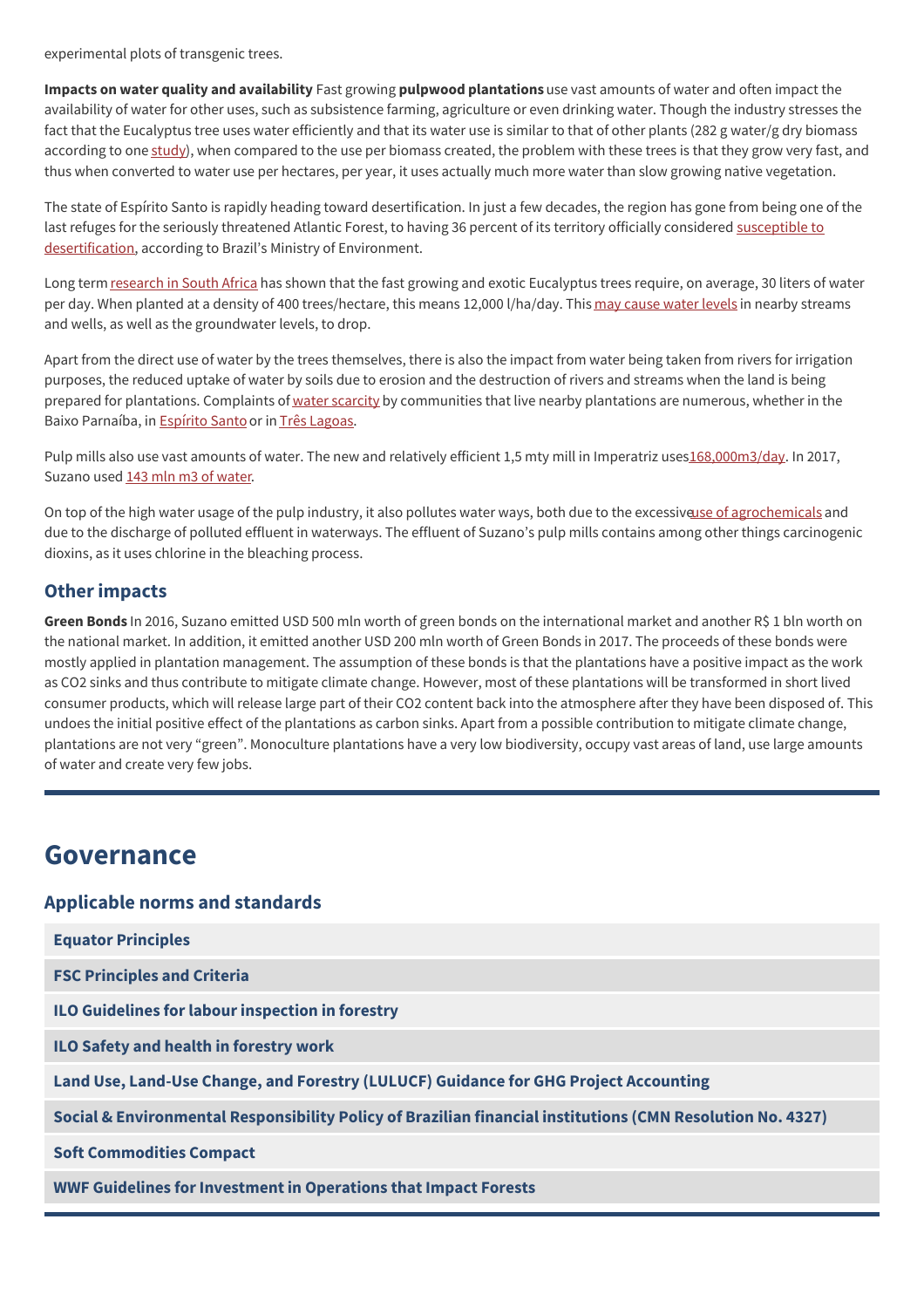# **Updates**

### **Open Letter Denouncing Suzano Papel e Celulose's glyphosate-resistant Genetically Engineered (GE) Eucalyptus**

#### Jun 19 2022

More than 50 organizations, networks and movements from Brazil and around the world denounce the release into the environment and the commercial use of a new transgenic eucalyptus from the Brazilian company Suzano Papel e Celulose!

The approval by the National Technical Commission on Biosafety (CTNBio) of the GE eucalyptus resistant to glyphosate, identified as 751K032, is a serious threat to life, to society and to nature. It was approved without any democratic consultation with Brazilian civil society in general and the neighboring communities of the areas where the plantations will be located in particular. The only concern was granting the license in the benefit of the commercial interests of Suzano Papel e Celulose, instead of the detrimental effect on life.

Organizations denounce the CTNBio decision from November 16, 2021 to approve the release into the environment, commercial use and any other related activities of the new GE eucalyptus developed by FuturaGene, owned by Suzano Papel e Celulose.

The letter ends by demanding the immediate revocation of the license granted for the use of Suzano GE eucalyptus 751KO32, as well as the action and intervention of the Federal Public Prosecution Service to revoke the decision made by the CTNBio, a decision made without a full public debate, especially in regions of Brazil that have been exposed for many years to eucalyptus monoculture.

**Read the complete letter in [English](https://alertacontradesertosverdes.org/wp-content/uploads/2022/06/LetterEucalyptusSuzano-05June2022-1.pdf), [Spanish](https://alertacontradesertosverdes.org/wp-content/uploads/2022/06/CartaEucaliptoSuzano-05Junio2022.pdf) and [Portuguese](https://alertacontradesertosverdes.org/noticias/carta-publica-de-denuncia-do-eucalipto-transgenico-da-suzano-papel-e-celulose/).**

#### **Suzano merges with Fibria to become world's biggest pulp company**

#### Dec 1 2018

In January 2018 rumours surfaced that APP's Paper Excellence was[interested](https://ri.fibria.com.br/ptb/7030/594697.pdf) in buying Fibria. A month later Fibria communicated that Suzano had also shown [interest](https://ri.fibria.com.br/ptb/7074/597105.pdf) in merging with the company. In March, after a short bidding race, the controlling shareholders of Fibria accepted a USD11 billion bid by [Suzano](https://www.reuters.com/article/us-fibria-m-a-suzano-papel/brazil-creates-pulp-giant-expansion-plans-shelved-idUSKCN1GS1JH?utm_source=feedburner&utm_medium=feed&utm_campaign=Feed%253A+NewGenerationPlantations+%2528New+Generation+Plantations%2529), in a deal to create the world's biggest pulp producer. In November Brazil's anti-trust authority, CADE, [approved](https://ri.fibria.com.br/ptb/7629/2018%2011%2001%20-%20CM%20Aprovao%20Decurso%20Prazo%20CADE.pdf) the deal.

# **Financiers**

| <b>Banks</b>                                                                                                           |                   |                               |  |  |
|------------------------------------------------------------------------------------------------------------------------|-------------------|-------------------------------|--|--|
| <b>BNP Paribas</b> France profile                                                                                      |                   |                               |  |  |
| Debt - corporate loan<br>Syndicated loan to finance the merger with Fibria<br>source: link                             | USD 9,200 million | 28 March 2018 - 28 March 2021 |  |  |
| Bond issue – underwriter<br>The total value of the bond issuance was USD 1000 mln<br>source: <u>link</u>               | USD 71 million    | $2018 - 2019$                 |  |  |
| <b>BTG Pactual Brazil profile</b>                                                                                      |                   |                               |  |  |
| Bond issue - underwriter<br>The total value of the bond issuance as USD 1000 mln.<br>source: <u>link</u>               | USD 71 million    | 2018 - 2029                   |  |  |
| Bond issue – underwriter<br>The total value of this international Green Bond issuance was USD 500 mln.<br>source: link | USD 83 million    | $2016 - 2026$                 |  |  |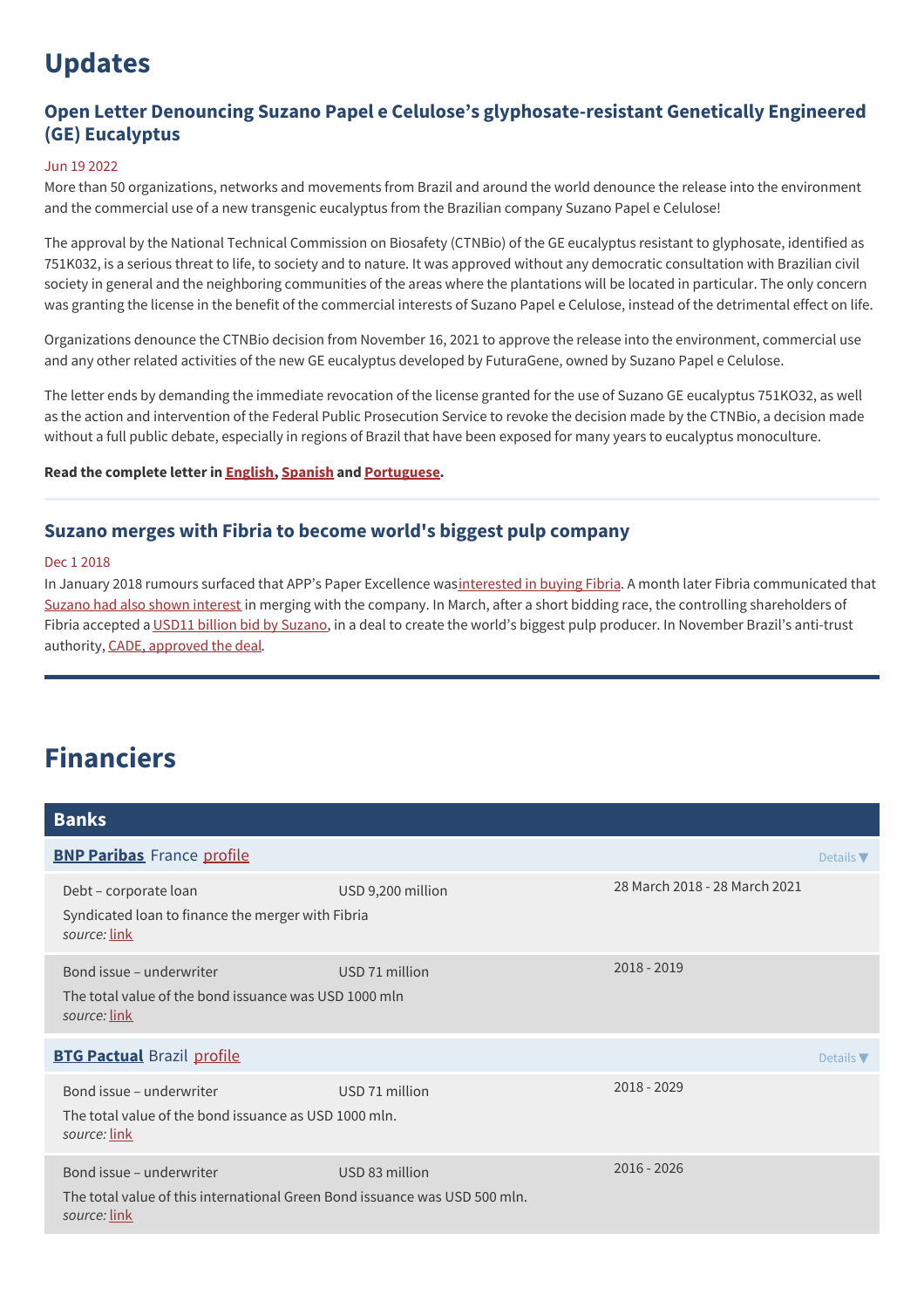| <b>Banco Bradesco</b> Brazil profile                                                                                    |                   |                                     | Details $\nabla$             |
|-------------------------------------------------------------------------------------------------------------------------|-------------------|-------------------------------------|------------------------------|
| Bond issue - underwriter<br>The total value of the bond issuance was USD 1000<br>source: link                           | USD 71 million    | 2018 - 2029                         |                              |
| Bond issue - underwriter<br>The total value of this international Green Bond issuance was USD 500 mln.<br>source: link  | USD 83 million    | 2016 - 2026                         |                              |
| <b>Banco do Brasil Brazil profile</b>                                                                                   |                   |                                     | Details $\blacktriangledown$ |
| Bond issue - underwriter<br>The total value of the bond issuance was US 1000.<br>source: link                           | USD 71 million    | 17 September 2018 - 15 January 2029 |                              |
| Bond issue - underwriter<br>The total value of this international Green Bond issuance was USD 500 mln.<br>source: link  | USD 83 million    | 2016 - 2026                         |                              |
| Itaú-Unibanco Brazil profile                                                                                            |                   |                                     | Details $\nabla$             |
| Bond issue - underwriter<br>The total value of the bond issuance was USD 1000 mln.<br>source: link                      | USD 71 million    | 2018 - 2029                         |                              |
| Bond issue - underwriter<br>The total value of this international Green Bond issuances was USD 500 mln.<br>source: link | USD 83 million    | 2016 - 2026                         |                              |
| JPMorgan Chase United States profile                                                                                    |                   |                                     | Details $\nabla$             |
| Bond issue - underwriter<br>The total value of the bond issuance was USD 1000 mln.<br>source: <u>link</u>               | USD 71 million    | 2018 - 2029                         |                              |
| Bond issue - underwriter<br>The total value of this international Green Bond issuance was USD 500 mln.<br>source: link  | USD 83 million    | 2016 - 2026                         |                              |
| Debt - corporate loan<br>Syndicated loan to finance the merger with Fibria<br>source: link                              | USD 9,200 million | 28 March 2018 - 28 March 2021       |                              |
| <b>Mitsubishi UFJ Trust and Banking</b>                                                                                 |                   |                                     | Details $\nabla$             |
| Bond issue - underwriter<br>The total value of the bond issuance was USD 1000 mln.<br>source: link                      | USD 71 million    | 2018 - 2029                         |                              |
| Mizuho Japan profile                                                                                                    |                   |                                     | Details $\nabla$             |
| Bond issue - underwriter<br>The total value of the bond issuances was USD 1000 mln.<br>source: link                     | USD 71 million    | 2018 - 2029                         |                              |
| Debt - corporate loan<br>Syndicated loan to finance the merger with Fibria<br>source: link                              | USD 9,200 million | 28 March 2018 - 28 March 2021       |                              |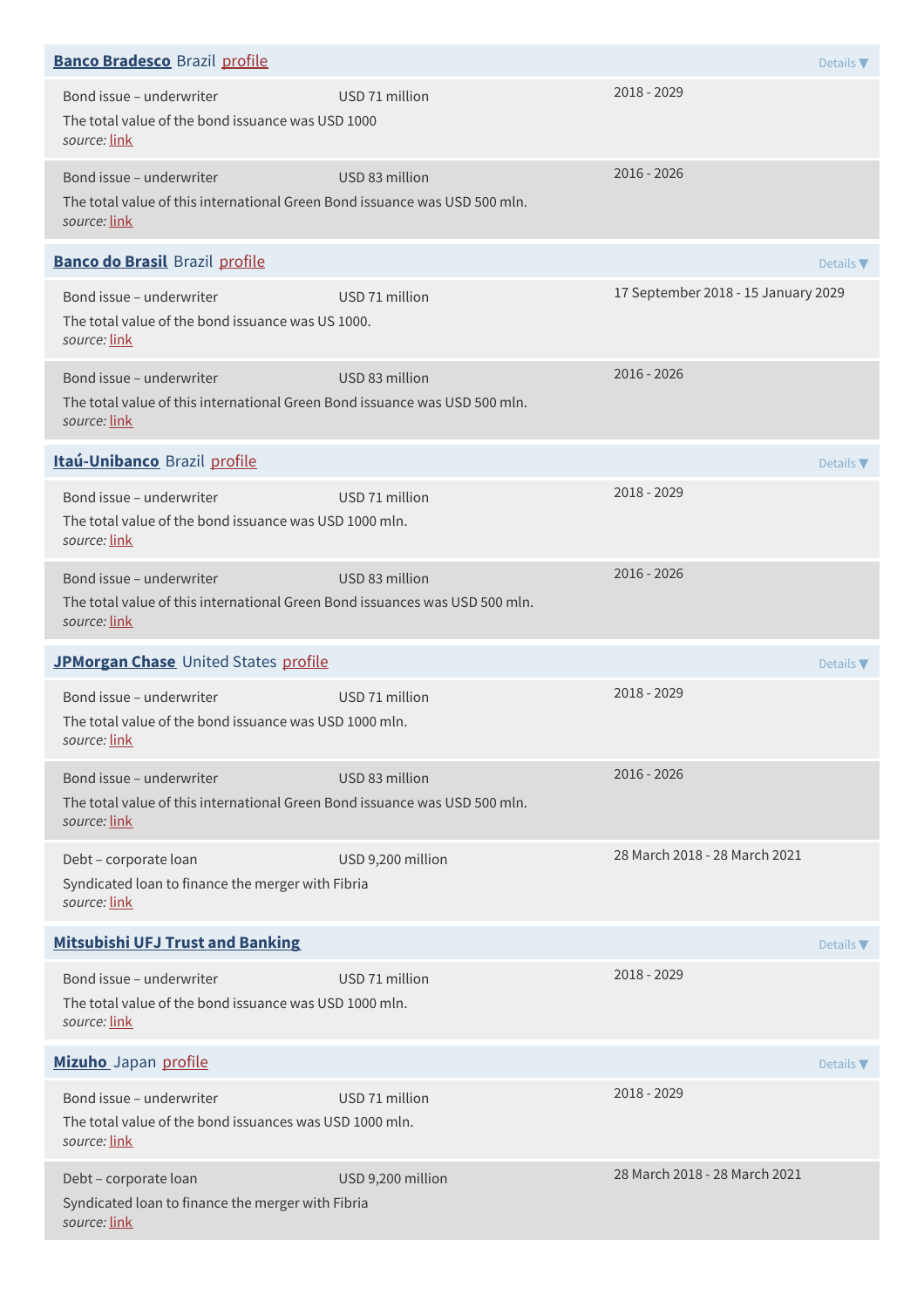| <b>Natixis</b> France profile                                                                                                                          |                   |                               | Details $\nabla$             |
|--------------------------------------------------------------------------------------------------------------------------------------------------------|-------------------|-------------------------------|------------------------------|
| Bond issue - underwriter<br>The total value of the bond issuances was USD 1000 mln.<br>source: link                                                    | USD 71 million    | 2018 - 2029                   |                              |
| Rabobank Netherlands profile                                                                                                                           |                   |                               | Details V                    |
| Bond issue - underwriter<br>The total value of the bond issuance was USD 1000 mln.<br>source: link                                                     | USD 71 million    | 2018 - 2029                   |                              |
| Debt - corporate loan<br>Syndicated loan to finance the merger with Fibria<br>source: Syndicated loan to finance the merger with Fibria<br><u>link</u> | USD 9,200 million | 28 March 2018 - 28 March 2012 |                              |
| <b>Santander</b> Spain profile                                                                                                                         |                   |                               | Details $\nabla$             |
| Bond issue - underwriter<br>The total value of this international Green Bond issuance was USD 500 mln.<br>source: link                                 | USD 83 million    | 2016 - 2026                   |                              |
| <b>Scotiabank</b> Canada profile                                                                                                                       |                   |                               | Details $\blacktriangledown$ |
| Bond issue - underwriter<br>The total value of the bond issuance was USD 1000 mln.<br>source: link                                                     | USD 71 million    | 2018 - 2029                   |                              |
| <b>Sumitomo Mitsui Banking Corporation (SMBC)</b> Japan profile                                                                                        |                   |                               | Details $\nabla$             |
| Bond issue - underwriter<br>The total value of the bond issuance was USD 1000 mln.<br>source: link                                                     | USD 71 million    | 2018 - 2029                   |                              |
| <b>Investment banks</b>                                                                                                                                |                   |                               |                              |
| <b>Merrill Lynch</b>                                                                                                                                   |                   |                               | Details $\nabla$             |
| Bond issue - underwriter<br>The total value of the bond issuance was USD 1000 mln<br>source: link                                                      | USD 71 million    | $2018 - 2012$                 |                              |
| Multilateral development banks                                                                                                                         |                   |                               |                              |
| <b>International Finance Corporation (IFC)</b>                                                                                                         |                   |                               | Details $\blacktriangledown$ |
| Approached, interested<br>IFC is considering a Loan of approximately US\$350<br>source: link                                                           | USD 350 million   | 7 September 2017              |                              |
| <b>National development banks</b>                                                                                                                      |                   |                               |                              |
| <b>BNDES</b> Brazil profile                                                                                                                            |                   |                               | Details $\nabla$             |
| Debt - corporate loan<br>For the construction of the celulose unit in Maranhão<br>source: link                                                         | BRL 2.7 billion   | 21 December 2010              |                              |